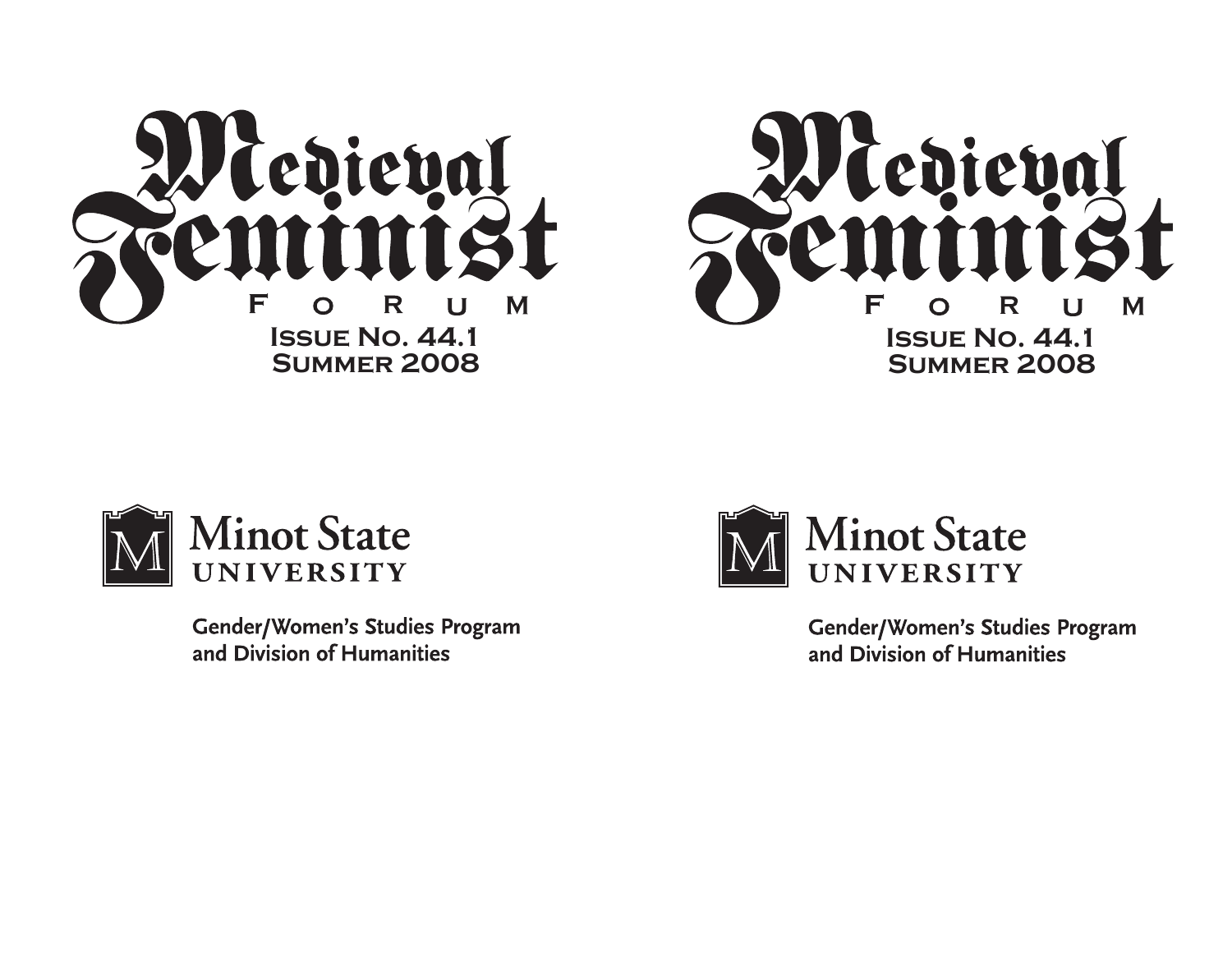## *MEDIEVAL FEMINIST FORUM* No. 44.1, Summer 2008

*GENERAL EDITOR* Miriam Shadis, History, Ohio University

*EDITORIAL BOARD* Felice Lifshitz, History, Florida International University Marla Segol, Religion, Skidmore College

*MANAGING EDITOR* Michelle M. Sauer, English & Gender Studies, Minot State University

*EDITORIAL ASSISTANT* Michele Kozloski, Minot State University

*BOOK REVIEW EDITOR & CHIEF BIBLIOGRAPHER* Chris Africa, University of Iowa Libraries

*ART DIRECTOR* Roxi Mathis, Graphic Design, Minot State University

*SOCIETY FOR MEDIEVAL FEMINIST SCHOLARSHIP OFFICERS* President: Theresa Earenfight, History, Seattle University Vice-President: Virginia Blanton, English, University of Missouri, Kansas City Secretary: Jennifer N. Brown, English & Women's Studies, University of Hartford Treasurer: Michelle M. Sauer, English & Gender Studies, Minot State University

## *ADVISORY BOARD*

Jennifer N. Brown (2008), Rachel Dressler (2010), Elizabeth Freeman (2010), Roberta Krueger (Founding Editor), Elizabeth Herbert McAvoy (2008), Megan Moore (2010), Jennifer Thibodeaux (2010). Graduate Student Representatives: Robin Gilbank (2009), Barbara G. Harding (2008), Katie Keene (2010).

*Medieval Feminist Forum* is sponsored by the Gender/Women's Studies Program & the Division of Humanities at Minot State University. Address: *Medieval Feminist Forum*, c/o Michelle M. Sauer; Department of English, Minot State University, 500 University Avenue West; Minot, ND 58707. Email: <medieval.feminist@ minotstateu.edu>. Phone: (701) 858-3409. Fax: 701-858-3410.

*Medieval Feminist Forum* is indexed in the MLA International Bibliography, published by the Modern Language Association, 26 Broadway, 3<sup>rd</sup> floor; New York, NY 10004; <http://www.mla.org>

*Medieval Feminist Forum*, 2008 ISSN 1536‑8742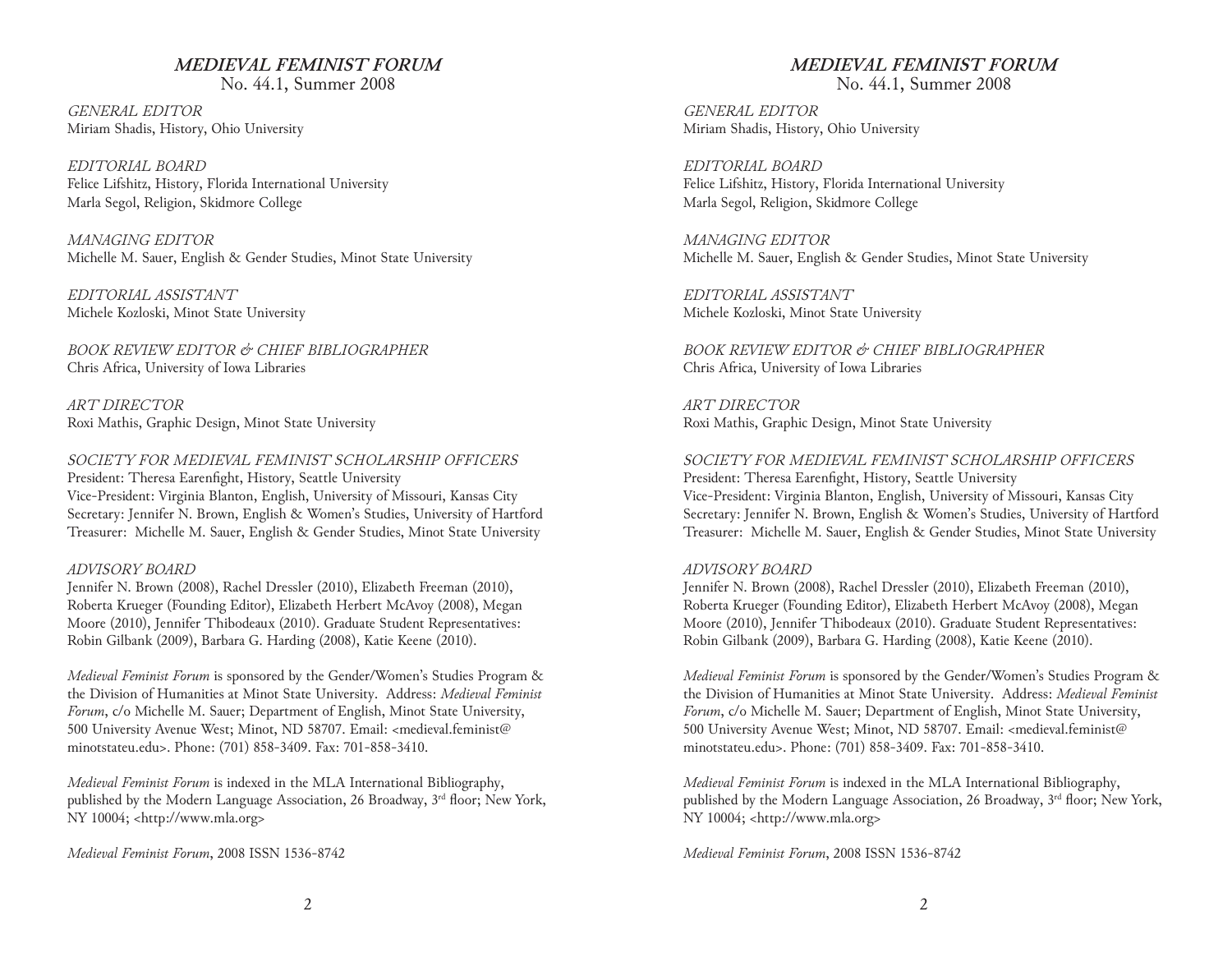

| PART ONE: GENDER AND GEOGRAPHIES,<br><b>CONTINUED</b>                                                                              |
|------------------------------------------------------------------------------------------------------------------------------------|
| The Domain of Lordly Women in France, ca. 1050-1250                                                                                |
| Gwendolyn and Estrildis: Invading Queens in British<br>Historiography                                                              |
|                                                                                                                                    |
| <b>Experiencing Space Through Women's Convent Rules: The Rich</b><br>Clares in Medieval Ghent (Thirteenth to Fourteenth Centuries) |
|                                                                                                                                    |
| Christine de Pizan's City of Ladies: A Monumental<br>(Re)construction of, by, and for Women of All Time                            |
| PART TWO: HONORING OUR FOREMOTHERS:<br><b>SUSAN MOSHER STUARD</b>                                                                  |
| Remember When We Couldn't See the Women?                                                                                           |
| Highly Visible, Often Obscured: The Difficulty of Seeing Queens<br>and Noble Women                                                 |
|                                                                                                                                    |
| <b>Golden Ages and Renaissances</b>                                                                                                |
|                                                                                                                                    |
| Back Then, Who Would Have Thought?                                                                                                 |
|                                                                                                                                    |